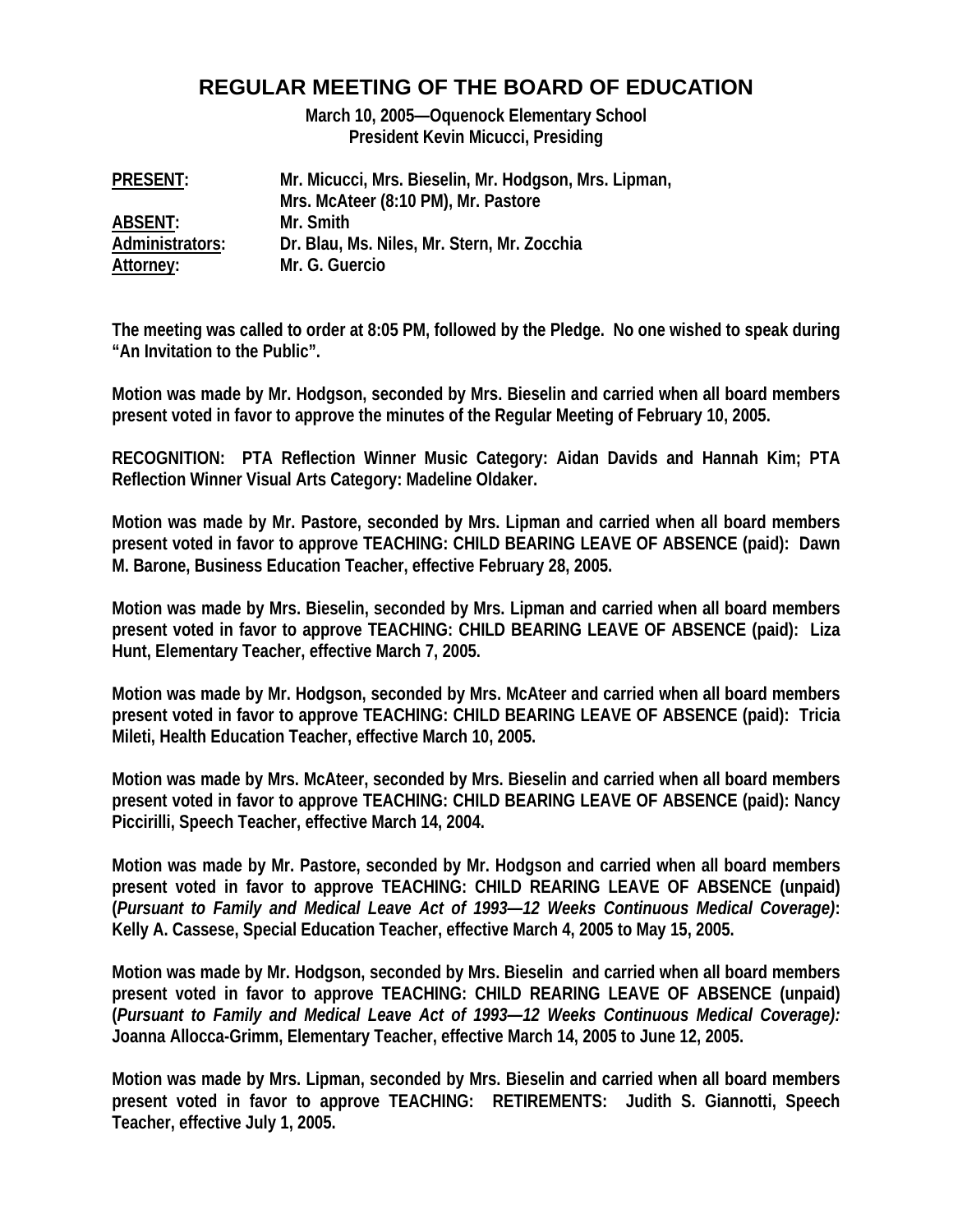#### **Page 2 Regular Meeting March 10, 2005**

**Motion was made by Mrs. Lipman, seconded by Mrs. Bieselin and carried when all board members present voted in favor to approve TEACHING: RETIREMENT: Peggy Lynam, Foreign Language Teacher, effective July 1, 2005.** 

**Motion was made by Mrs. McAteer, seconded by Mr. Pastore and carried when all board members present voted in favor to approve TEACHING: RETIREMENT: Linda Scordino, Speech Teacher, effective July 1, 2005.** 

**Motion was made by Mr. Hodgson, seconded by Mrs. McAteer and carried when all board members present voted in favor to approve TEACHING: RETIREMENT: Ralph Scordino, Physical Education Teacher, effective July 1, 2005.** 

**Motion was made by Mrs. McAteer, seconded by Mrs. Bieselin and carried when all board members present voted in favor to approve TEACHING: RESIGNATION: JoAnn Pastoressa, Teacher Assistant, effective March 24, 2005.** 

**Motion was made by Mrs. McAteer, seconded by Mrs. Bieselin and carried when all board members present voted in favor to approve CLASSIFIED CIVIL SERVICE: RESIGNATION: Sally Bomparola, Food Service Worker, effective February 25, 2005.** 

**Motion was made by Mrs. Bieselin, seconded by Mrs. McAteer and carried when all board members present voted in favor to approve CLASSIFIED CIVIL SERVICE: RESIGNATION: Danielle Lennon, Bus Matron, effective February 15, 2005.** 

**Motion was made by Mrs. Lipman, seconded by Mr. Pastore and carried when all board members present voted in favor to approve CLASSIFIED CIVIL SERVICE: RESIGNATION: Thomas Moody, Custodial Worker I, effective March 4, 2005.** 

**Motion was made by Mrs. McAteer, seconded by Mrs. Lipman and carried when all board members present voted in favor to approve CLASSIFIED CIVIL SERVICE: RESIGNATION: Danielle Swanda, Cafeteria Aide, effective March 11, 2005.** 

**Motion was made by Mr. Pastore, seconded by Mr. Hodgson and carried when all board members present voted in favor to approve CLASSIFIED CIVIL SERVICE: TERMINATION OF PROBATIONARY APPOINTMENT: William Lacey, Custodial Worker I, effective February 15, 2005.** 

**Motion was made by Mr. Hodgson, seconded by Mrs. Lipman and carried when all board members present voted in favor to approve CLASSIFIED CIVIL SERVICE: PROBATIONARY APPOINTMENT (conditional pending fingerprint clearance): Sergio Perdomo, Custodial Worker I, effective March 11, 2005, Step 1.** 

**Motion was made by Mrs. Lipman, seconded by Mrs. Bieselin and carried when all board members present voted in favor to approve CLASSIFIED CIVIL SERVICE: SUBSTITUTE CUSTODIAN (\$8.30/hr): Joseph Reilly, effective February 17, 2005.** 

**Motion was made by Mr. Hodgson, seconded by Mrs. McAteer and carried when all board members present voted in favor to approve CLASSIFIED CIVIL SERVICE: SUBSTITUTE FOOD SERVICE WORKERS (\$6.50/hr.), effective March 3, 2005: Joann Horyczun, Pamela Murphy, Mary Trupia.**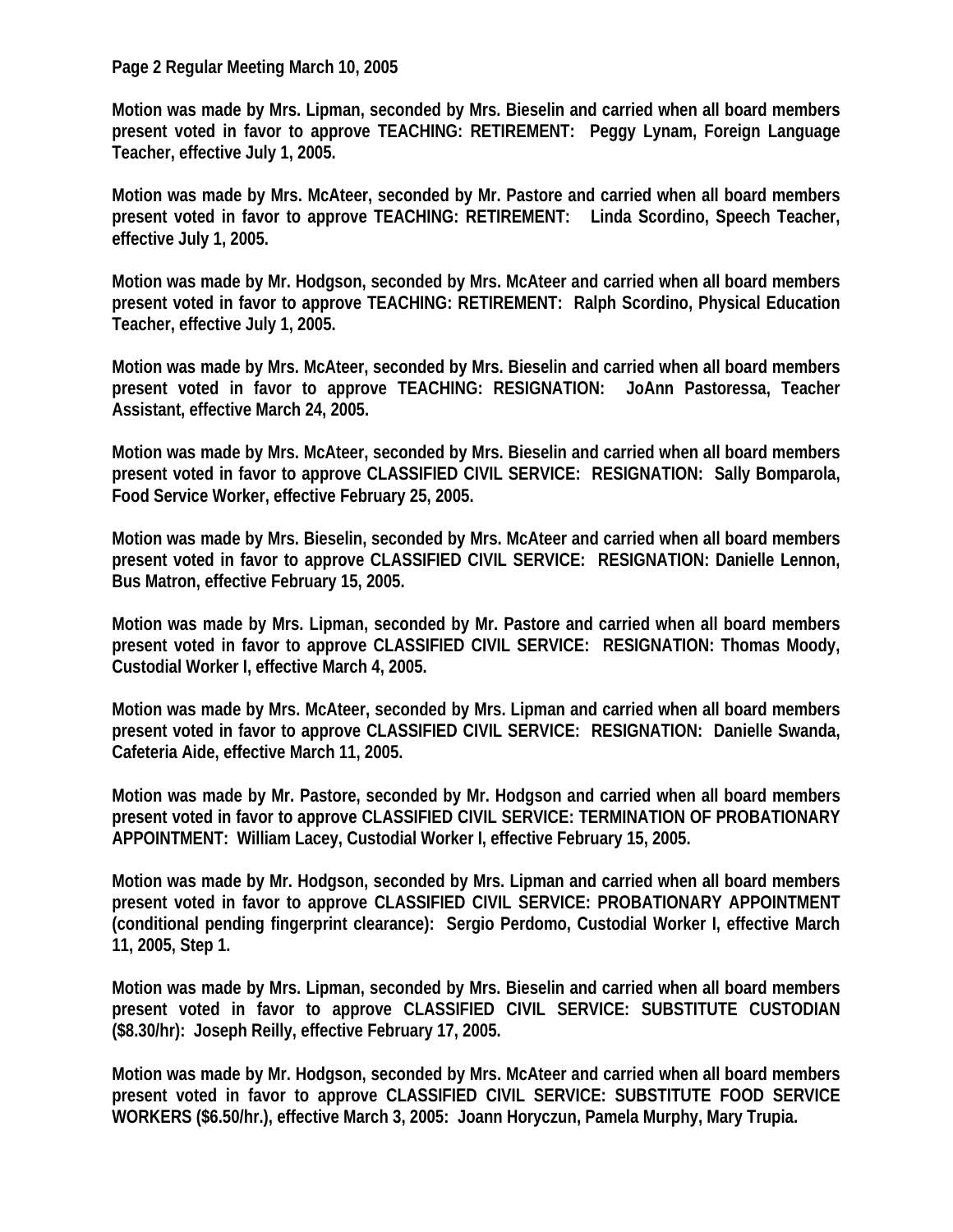**Page 3 Regular Meeting March 10, 2005** 

**Motion was made by Mrs. McAteer, seconded by Mrs. Lipman and carried when all board members present voted in favor to approve CLASSIFIED CIVIL SERVICE: CHANGE IN STATUS TO CONFIDENTIAL: Patricia Gesele, Principal Stenographer, effective July 1, 2005.** 

**Motion was made by Mrs. Lipman, seconded by Mrs. Bieselin and carried when all board members present voted in favor to approve CLASSIFIED CIVIL SERVICE: LEAVE OF ABSENCE (***Pursuant to Family and Medical Leave Act of 1993—12 Weeks Continuous Medical Coverage)***: Larry Pacifico, Custodial Worker I, effective March 10, 2005—12 weeks as needed.** 

**Motion was made by Mr. Pastore, seconded by Mr. Hodgson and carried when all board members present voted in favor to approve OTHER: SUBSTITUTE TEACHERS: Emily Mangano, effective February 11, 2005,** *student teacher***; Jennifer Jacob, effective March 4, 2005; Tonie Latronica, effective March 10, 2005; Justin Rostron, effective March 7, 2005,** *student teacher.*

**Motion was made by Mr. Pastore, seconded by Mrs. Bieselin and carried when all board members present voted in favor to approve OTHER: ADVISORS/CLUBS 2004-05 SCHOOL YEAR 2ND HALF: Beach Street Middle School: Jesse Fawess, Literary Club.** 

**Motion was made by Mrs. Lipman, seconded by Mr. Hodgson and carried when all board members present voted in favor to approve OTHER: 2005 SPRING VARSITY, JV COACHES:** 

**Baseball: Jerald Joyce, Varsity Coach; Steve Mileti, Asst. Varsity Coach; Anthony Yuli, JV Coach; Shawn Rush, Freshman Coach.** 

Softball: George Gagliardi, Varsity Coach; Paul Rush, Asst. Varsity Coach; Colleen Reilly, JV **Coach; John Sparacio, JV 9 Coach.** 

**Boys Track: Sal Alaimo, Varsity Coach; Jim Dooley, Asst. Varsity Coach.** 

**Girls Track: Chris Kaigh, Varsity Coach; Margaret Okurowski, Asst. Varsity Coach.** 

**Boys Lacrosse: Scott Craig, Varsity Coach; William Turri, Asst. Varsity Coach; Tim Horan, JV Coach; Eric Rao, Asst. JV Coach; James Maher, JV 9 Coach; Mike Hazelton, Asst. JV 9 Coach.** 

**Girls Lacrosse: Joseph Nicolosi, Varsity Coach; Brian Cameron, Asst. Varsity Coach; Deborah Colvell, JV Coach; Michelle Studley, Asst. JV Coach.** 

**Boys Tennis: George Botsch, Varsity Coach; Norman Wingert, JV Coach.** 

**Girls Golf: Thomas Loudon, Varsity Coach.** 

**2005 SPRING 7-8 COACHES:**

**Baseball: Brian Dieumegard, 7-8 Udall Coach; Jim Beuther, 7-8 Beach Coach.** 

**Softball: Beth Costello, 7-8 Udall Coach; Nicole Perperis, 7-8 Beach Coach.** 

**Boys Track: Nick Grieco, 7-8 Udall Coach; Vinny Luvera, 7-8 Beach Coach.** 

**Girls Track: Scott Key, 7-8 Udall Coach; John Lavery, 7-8 Beach Coach.** 

**Boys Lacrosse: Edward Pieron, 7-8 Udall Coach; Tom Powers, Asst. Udall Coach; Chris Scharf, 7-8 Beach Coach; Greg Schmalenberger, Asst. Beach Coach.** 

**Girls Lacrosse: Beth Arikian, 7-8 Udall Coach; Christin Potak, 7-8 Beach Coach.** 

**Boys & Girls Swimming: Noreen Matthews, 7-8 B & G Coach** 

**Boys Tennis: Ed Aromando, 7-8 Udall/Beach Coach.** 

**CURRICULUM UPDATE: Mr. Stern reported on second quarter grades and analysis. Motion was made by Mrs. Lipman, seconded by Mrs. Bieselin and carried when all board members present voted in favor to approve 7th Grade Health Curriculum: Healthy Relationships and Sexuality.**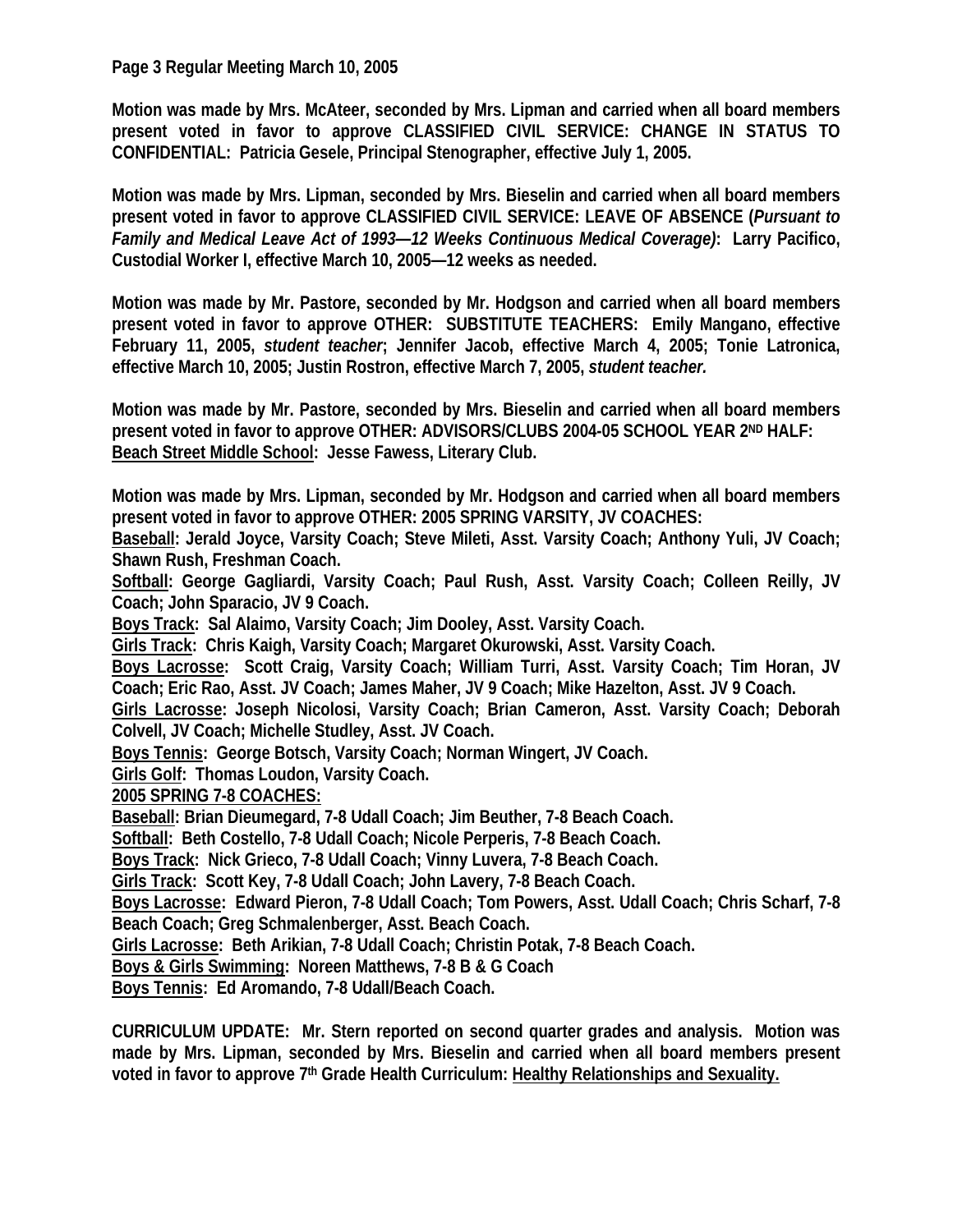**Page 4 – Regular Meeting – March 10, 2005** 

**The Finance Committee and Buildings and Grounds Committee meetings were cancelled, due to snow. The Policy Committee did not meet. Mrs. McAteer reported on School Board/Student Liaison Committee meeting of 3/8. Mrs. Bieselin reported on Public Relations Committee meeting of 2/15, and Health and Wellness Committee meeting of 2/15. Mrs. Lipman reported on Committee on Special Education/Preschool Special Education recommendations, re: classification/placement/I.E.P. modifications of students as delineated: CSE ID #5298, 4966, 5421, 5188, 5393, 3933, 5599, 3643, 4866, 4778, 2324, 2324, 2383, 2650, 3699, 3699, 3839, 3989, 4470, 4951, 5046, 5141, 5551, 5941, 5488, 5635, 5949, 4659, 5930, 5944, 5958, 5950.** 

**The Treasurer's Report for January was presented.** 

**Motion was made by Mr. Hodgson, seconded by Mrs. Lipman and carried when all board members present voted in favor to approve bond issue change order: \$1500 to Boyle Services, Inc. for additional abatement work at Paul J. Bellew School.** 

**Motion was made by Mrs. Lipman, seconded by Mr. Pastore and carried when all board members present voted in favor to approve student tuition charges for non-residents, 2004-05 school year: Full Day Kindergarten – 6: \$5,337.00 Grades 7-12: \$8,389.00** 

**Motion was made by Mr. Hodgson, seconded by Mrs. McAteer and carried when all board members present voted in favor to approve donation, with thanks, of \$1150. for Arts in Education program, from Paul J. Bellew PTA.** 

**Motion was made by Mr. Hodgson, seconded by Mrs. McAteer and carried when all board members present voted in favor to approve donation, with thanks, of \$20,617.69 from West Islip Remembers for JV9 spring sports.** 

**Motion was made by Mrs. McAteer, seconded by Mrs. Bieselin and carried when all board members present voted in favor to approve donation, with thanks, of \$3,546 for purchase of pediatric pads for AED units, from Elizabeth McNamee Memorial Fund.** 

**Motion was made by Mrs. Bieselin, seconded by Mrs. McAteer and carried when all board members present voted in favor to approve donation, with thanks, of \$1968.95 for the High School from Target Stores.** 

**Motion was made by Mr. Hodgson, seconded by Mrs. McAteer and carried when all board members present voted in favor to approve donation, with thanks, of \$2,500. from West Islip Little League for the purchase and installation of a backstop at Oquenock Elementary School.** 

**Motion was made by Mrs. McAteer, seconded by Mrs. Bieselin and carried when all board members present voted in favor to approve donation, with thanks, of labor for installation of pavers at Udall Road Middle School courtyard.** 

**Motion was made by Mrs. Lipman, seconded by Mrs. McAteer and carried when all board members present voted in favor to approve bid for Asphalt Pavement Reconstruction. Bid was awarded to Laser Industries for \$245,500.** 

**Motion was made by Mr. Pastore, seconded by Mrs. McAteer and carried when all board members present voted in favor to declare sixty (60) desks at Oquenock School as surplus equipment, and to allow Business Office to dispose of as sees fit.**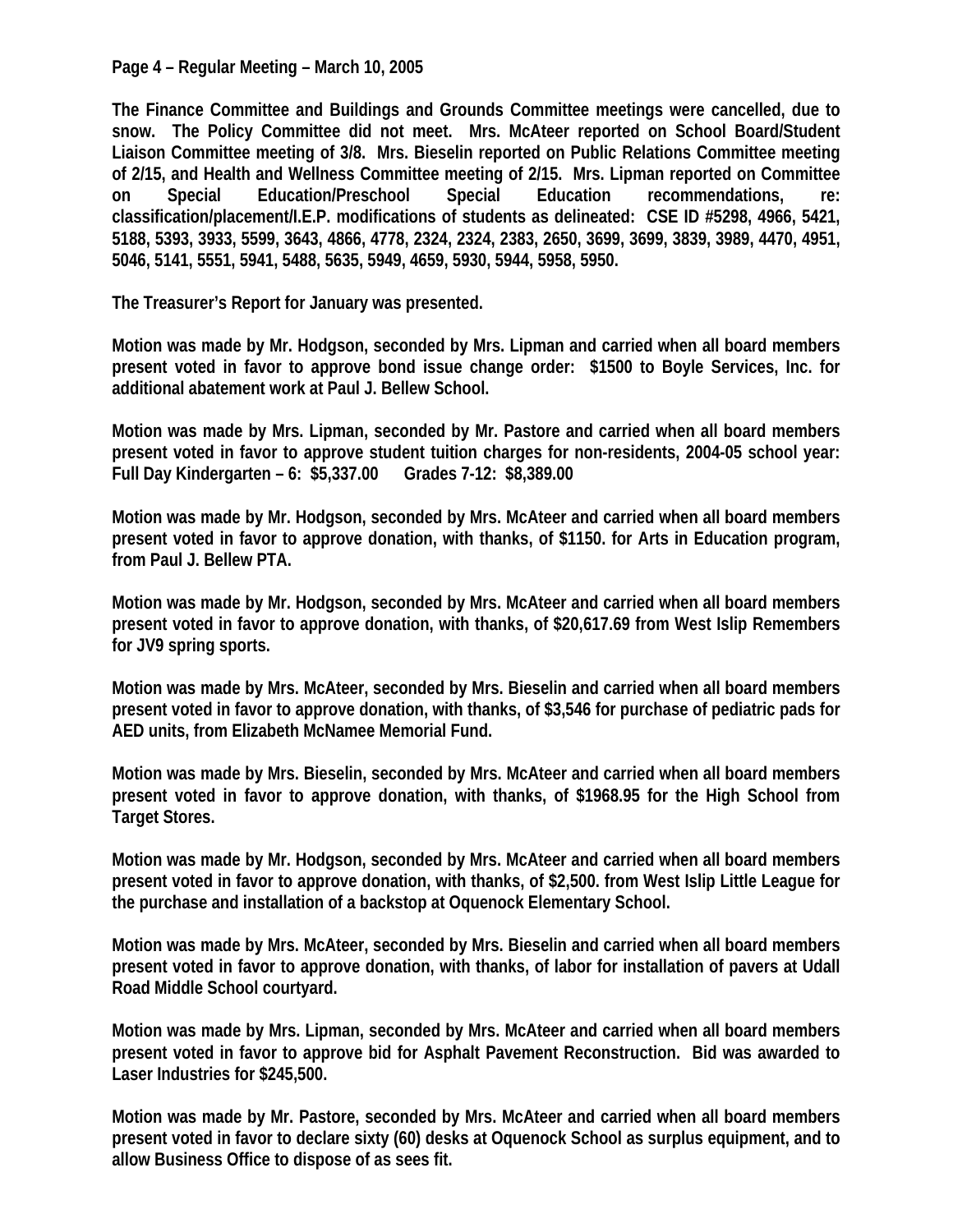**Page 5 Regular Meeting March 10, 2005** 

**PRESIDENT'S REPORT: Mr. Micucci stated that by refinancing the district's bonds, we saved 3 million dollars over 20 years. A portion of these savings will go to the library for their bond work. Mr. Micucci asked for a resolution nominating Mrs. Lipman to the Eastern Suffolk BOCES Board. Motion was made by Mr. Hodgson, seconded by Mrs. McAteer and carried when all board members present voted in favor.** 

**SUPERINTENDENT'S REPORT: A one-page flyer was mailed out yesterday listing upcoming dates for budget workshops. Community members will be given an opportunity to provide input on the budget at the workshops.** 

**No one wished to speak during "An Invitation to the Public".** 

**Motion was made by Mr. Pastore, seconded by Mr. Hodgson and carried when all board members present voted in favor to adjourn to Executive Session at 8:50 PM for the purpose of discussing personnel, negotiations and/or litigation.** 

**Meeting reconvened at 10:20 PM on motion made by Mr. Hodgson, seconded by Mrs. McAteer and carried when all board members present voted in favor.** 

**Motion was made by Mrs. Lipman, seconded by Mrs. McAteer and carried when all board members present voted in favor to modify motion approving CLASSIFIED CIVIL SERVICE: CHANGE IN STATUS TO CONFIDENTIAL : Patricia Gesele, Principal Stenographer, effective July 1, 2005, to include salary of \$50,847.** 

**Motion was made by Mr. Hodgson, seconded by Mrs. Lipman and carried when all board members present voted in favor to rescind FEMLA leave approved for employee Larry Pacifico.** 

**Motion was made by Mr. Pastore, seconded by Mr. Hodgson and carried when all board members present voted in favor to reconsider FEMLA leave for employee Larry Pacifico.** 

**Motion was made by Mr. Hodgson, seconded by Mrs. Lipman and carried when all board members present voted in favor to table approving FEMLA leave for employee Larry Pacifico.** 

**Motion was made by Mr. Hodgson, seconded by Mrs. Bieselin and carried when all board members present voted in favor to authorize Board President to sign Impartial Hearing Settlement Agreement, discussed in Executive Session.** 

**Meeting adjourned at 10:30 PM on motion made by Mr. Pastore, seconded by Mr. Hodgson and carried when all board members present voted in favor.** 

 **Respectfully submitted by** 

 **Carolyn J. Cross District Clerk** 

**All correspondence, reports or related materials referred to in these minutes are on file in the District Office.**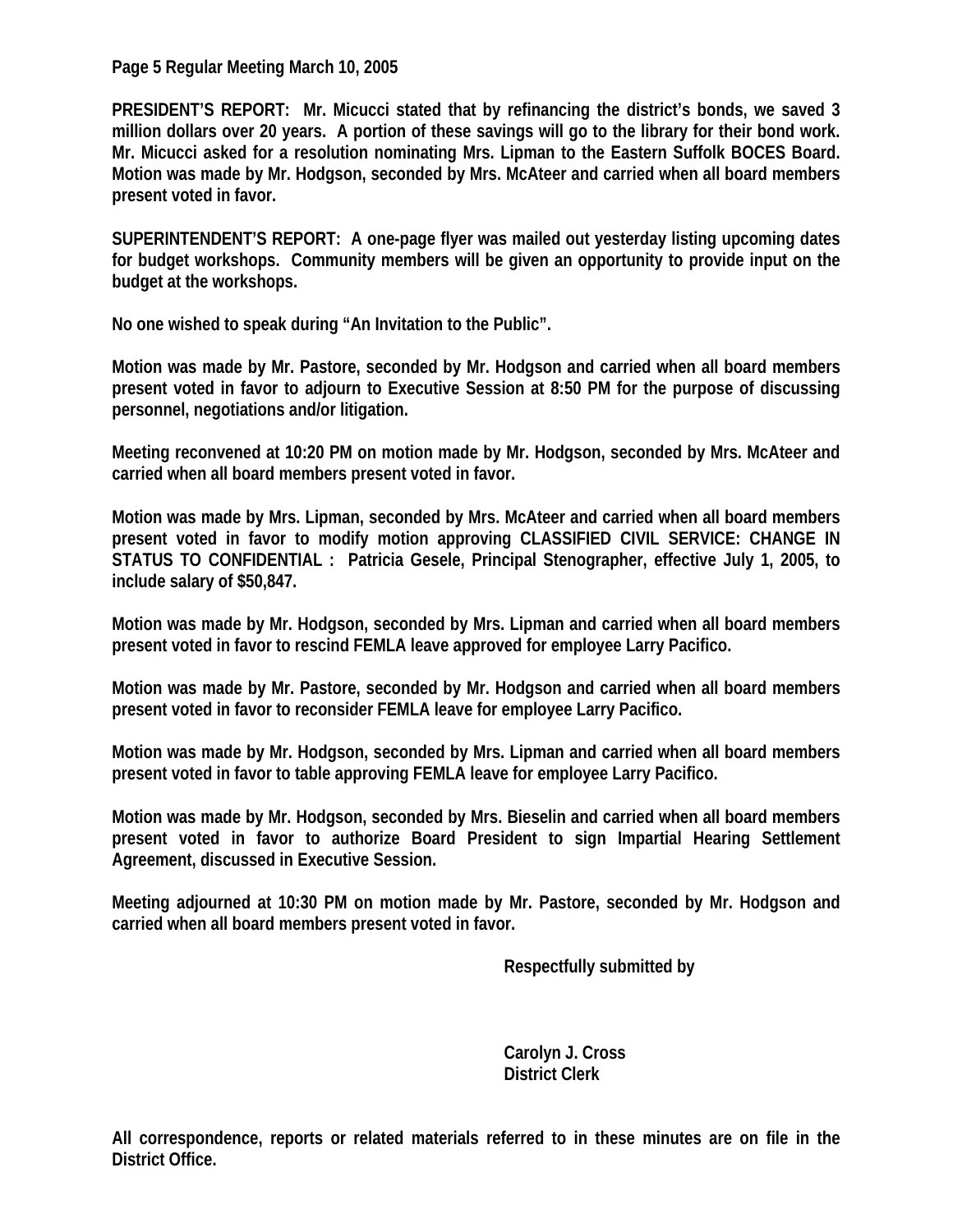## **SPECIAL MEETING OF THE BOARD OF EDUCATION—BUDGET WORKSESSION March 16, 2005—Beach Street Middle School President Kevin Micucci, Presiding**

| <b>PRESENT:</b> | Mr. Micucci, Mr. Smith, Mrs. Bieselin, Mr. Hodgson, Mr. Pastore |
|-----------------|-----------------------------------------------------------------|
| <b>ABSENT:</b>  | Mrs. Lipman, Mrs. McAteer                                       |
| Administrators: | Dr. Blau, Ms. Niles, Mr. Stern, Mr. Zocchia                     |

**The meeting was called to order at 7:30 PM, followed by the Pledge. Budget was discussed. A Public Participation session was held, with seven residents speaking. Subjects of concern and questions have been recorded in log. Meeting was adjourned to Executive Session at 10:10 PM for the purpose of discussing personnel, negotiations and/or litigation. Meeting reconvened and adjourned at 10:25 PM on motion by Mr. Hodgson, seconded by Mr. Pastore and carried when all board members present voted in favor.** 

 **Respectfully submitted by** 

 **Carolyn J. Cross District Clerk**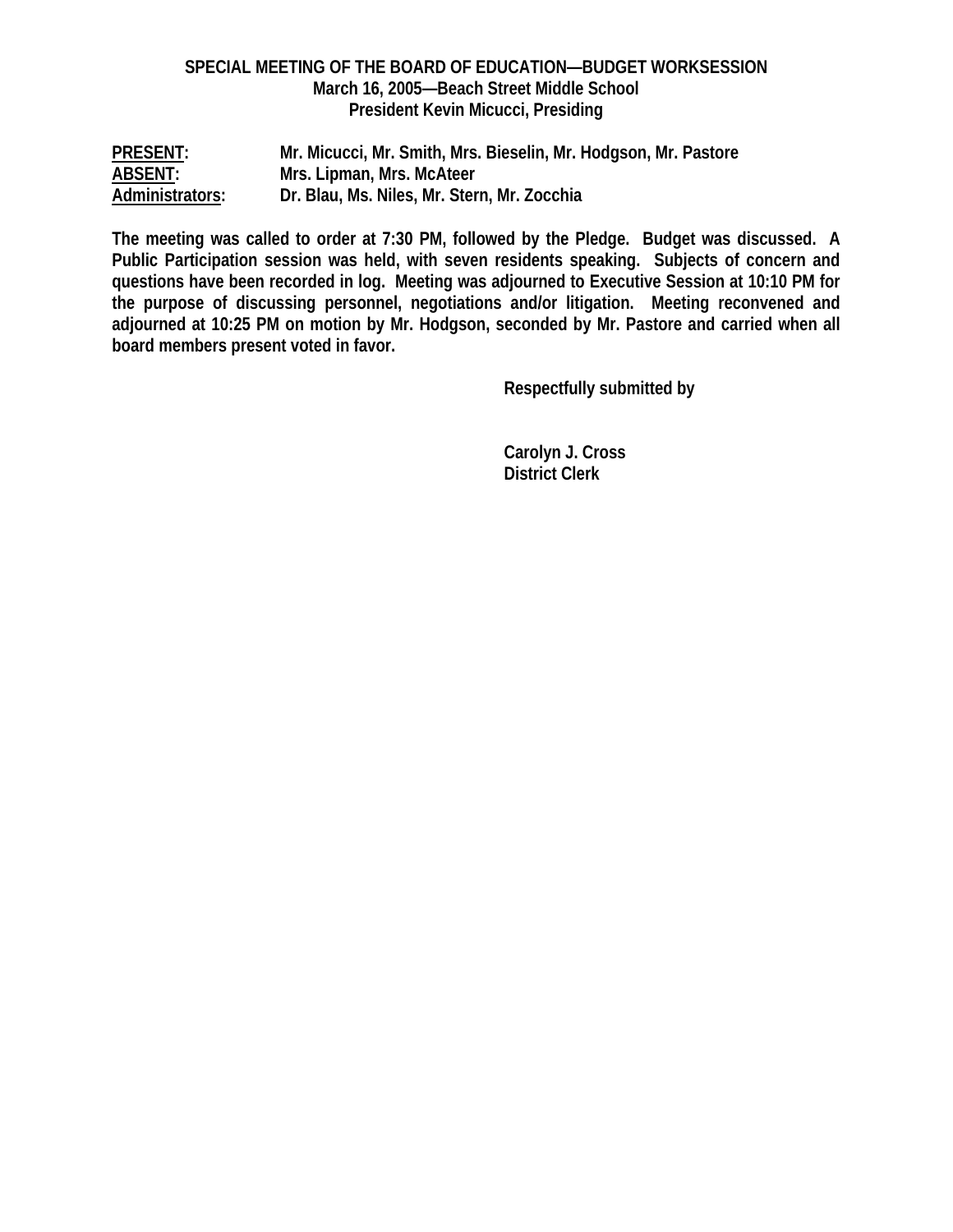## **SPECIAL MEETING OF THE BOARD OF EDUCATION—BUDGET WORKSESSION March 22, 2005—Beach Street Middle School President Kevin Micucci, Presiding**

**PRESENT: Mr. Micucci, Mr. Smith, Mrs. Bieselin, Mr. Hodgson, Mrs. Lipman, Mrs. McAteer, Mr. Pastore Administrators: Dr. Blau, Ns. Niles, Mr. Stern, Mr. Zocchia** 

**The meeting was called to order at 7:30 PM, followed by the Pledge. Budget was discussed. A Public Participation session was held, with five residents speaking. Subjects of concern and questions have been recorded in log. Meeting adjourned to Executive Session at 9:35 PM for the purpose of discussing personnel, negotiations and/or litigation. Meeting reconvened and adjourned at 10:02 PM on motion made by Mrs. Lipman, seconded by Mrs. Bieselin and carried when all board members present voted in favor.** 

 **Respectfully submitted by** 

 **Carolyn J. Cross District Clerk**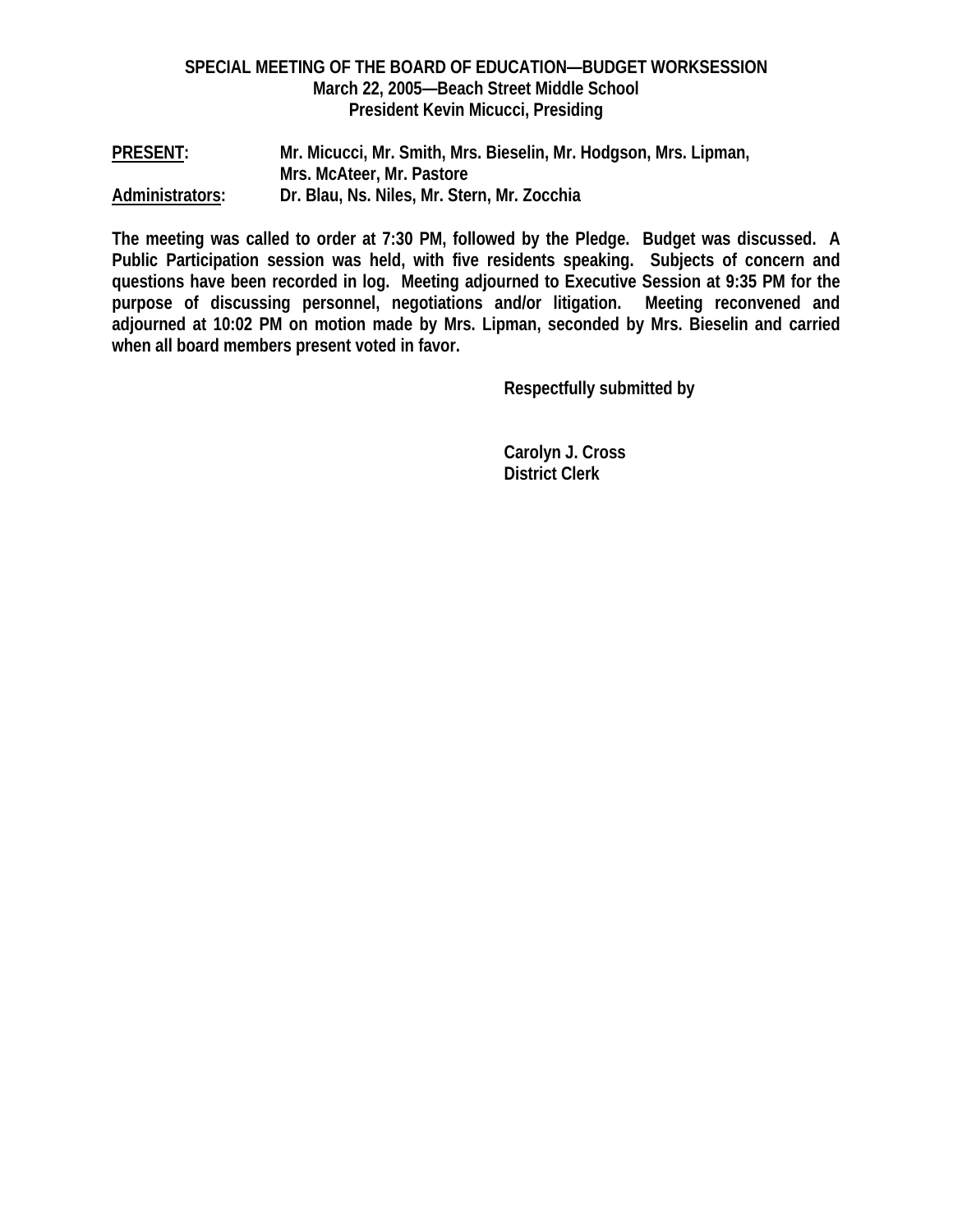#### **SPECIAL MEETING OF THE BOARD OF EDUCATION March 31, 2005—District Office Vice President George Smith, Presiding**

| <b>PRESENT:</b> | Mr. Smith, Mrs. Bieselin, Mr. Hodgson, Mrs. Lipman, Mrs. McAteer, |
|-----------------|-------------------------------------------------------------------|
|                 | Mr. Pastore                                                       |
| <b>ABSENT:</b>  | Mr. Micucci                                                       |
| Administrators: | Dr. Blau, Ms. Niles, Mr. Stern, Mr. Zocchia                       |

**The meeting was called to order at 7:30 PM, followed by the Pledge.** 

**Motion was made by Mrs. McAteer, seconded by Mrs. Lipman and carried when all board members present voted in favor to approve Stipulation of Settlement with WITA and K. Cragg.** 

**Motion was made by Mr. Hodgson, seconded by Mrs. McAteer and carried when all board members present voted in favor, except Mr. Pastore who voted against, to approve Memorandum of Agreement with WIASA re: insurance retirement benefit.** 

**Motion was made by Mr. Hodgson, seconded by Mrs. Bieselin and carried when all board members present voted in favor to approve Internal Controls Review Engagement letter.** 

**Motion was made by Mr. Hodgson, seconded by Mrs. Lipman and carried when all board members present voted in favor to adjourn to Executive Session at 7:55 PM for the purpose of discussing personnel, negotiations and/or litigation.** 

**Meeting reconvened and adjourned at 8:05 PM on motion made by Mrs. Bieselin, seconded by Mrs. McAteer and carried when all board members present voted in favor.** 

 **Respectfully submitted by** 

 **Carolyn J. Cross District Clerk** 

**All correspondence, reports or related materials referred to in these minutes are on file in the District Office.**